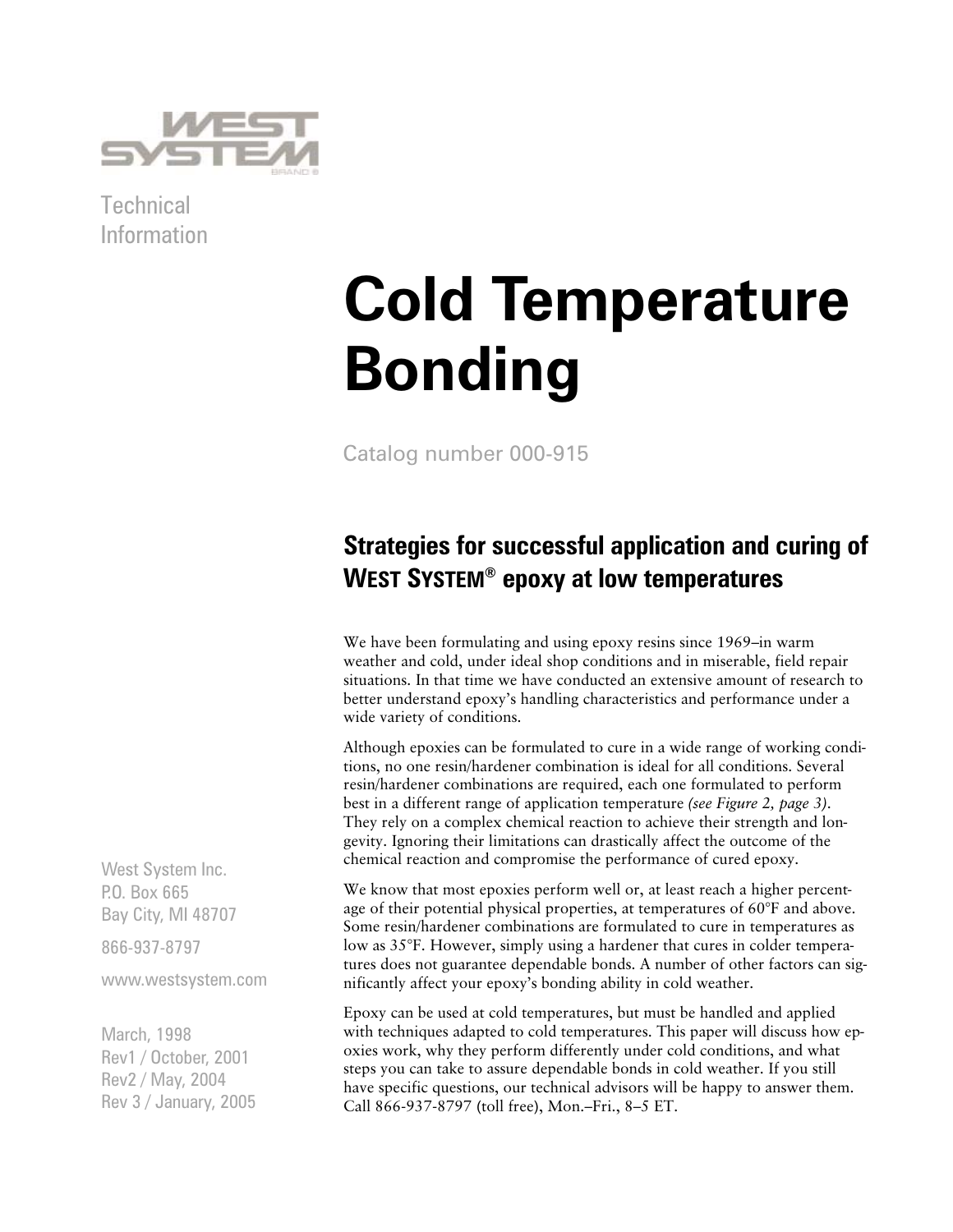### **Chemical characteristics**

Mixing an epoxy resin and hardener together starts a chemical reaction which produces heat. This is called an exothermic reaction. The surrounding or ambient temperature affects the mixture's temperature and its rate of reaction and degree of cure. Warmer temperatures accelerate the reaction, while cooler temperatures retard the reaction and reduce the crosslinking activity of the epoxy molecules *(Figure 1)*.



*Figure 1—All resin/hardener combination goes through the same phases of cure. All combinations cure faster at warmer temperatures and cure slower at cooler temperatures.*

In cool temperatures, more time is required to achieve the same degree of cure, or crosslinking, as occurs in a shorter period at higher temperatures. If the temperature is too low, the epoxy may eventually harden, but may not reach a complete cure or achieve its designed physical properties. Although the partially cured epoxy may have enough strength to hold the structure together, it could fail prematurely.

Epoxy joints in various structures are subject to different types of load during their working life. Many of the joints in a boat for example may be subject to millions of small repeated (fatigue) loads. Others must resist slow stretching and deforming under steady loads (creep-rupture).

One of the dangers in using epoxy in cold weather, is that epoxy that has not cured completely will be more flexible. Testing clearly demonstrates that increased flexibility seriously reduces an adhesive's ability to resist fatigue and creep-rupture. Information about fatigue, fatigue testing, and the how flexibility affects the fatigue life of epoxy, can be found in *000-545 Fatigue Aspects of Epoxy and Epoxy/wood Composite Materials*, published by West System Inc. The notched beam test is a relatively simple test that demonstrates a flexible epoxy's inability to resist creep-rupture. Information about how you can perform this test yourself can be found in the paper *000-815 Notched Beam Test for Creep-Rupture*, published by West System Inc.

#### **Working properties**

Ambient temperature has a profound affect on the working or handling properties of uncured epoxy as well as its rate and degree of cure. A change in temperature will drastically change epoxy resin's viscosity, or thickness. The viscosity of water varies little with temperature changes until it either boils or freezes. However, temperature's affect on the viscosity of epoxy is much more obvious. As the temperature drops, epoxy becomes proportionally thicker, reducing its ability to flow out. This change has three important consequences when working with epoxies in cold conditions.

First, it is more difficult to meter and mix the resin and hardener. The cold resin and hardener do not flow through the dispensing pumps easily and the thicker material clings to the surfaces of the pumps, containers and mixing tools. Colder and thicker resin and hardener take much more time and effort to blend thoroughly. The potential for inaccurate metering and incomplete mixing, compounded by a less efficient chemical reaction, greatly increases the possibility of a deficient bond.

Second, the epoxy is much harder to apply. In coating applications the epoxy mixture will not flow out as easily resulting in thicker, uneven coats that require more sanding to achieve a smooth finish. In bonding applications, the thicker epoxy will not wet out or penetrate porous surfaces as well and may result in an unreliable bond.

Third, air bubbles may be introduced during mixing or application and held in suspension due to the chilled epoxy's increased viscosity. Air bubbles reduce epoxy's strength in a bond and a coating's effectiveness as a moisture barrier. In addition, air bubbles show through clear coating applications.

#### **Cold weather techniques**

We've told you all of the reasons why using epoxy in cold weather is difficult and risky. However, this doesn't mean that you can never use epoxy in cold weather. With a little advanced planning and by observing the following eight precautions, most of these problems can be overcome and their consequences avoided. We've used these techniques for over 30 years, because they help assure dependable epoxy bonds in cold weather.

**1.** Use WEST SYSTEM 205 Fast Hardener. 205 Hardener has been designed with a polyamine system that cures well at temperatures as low as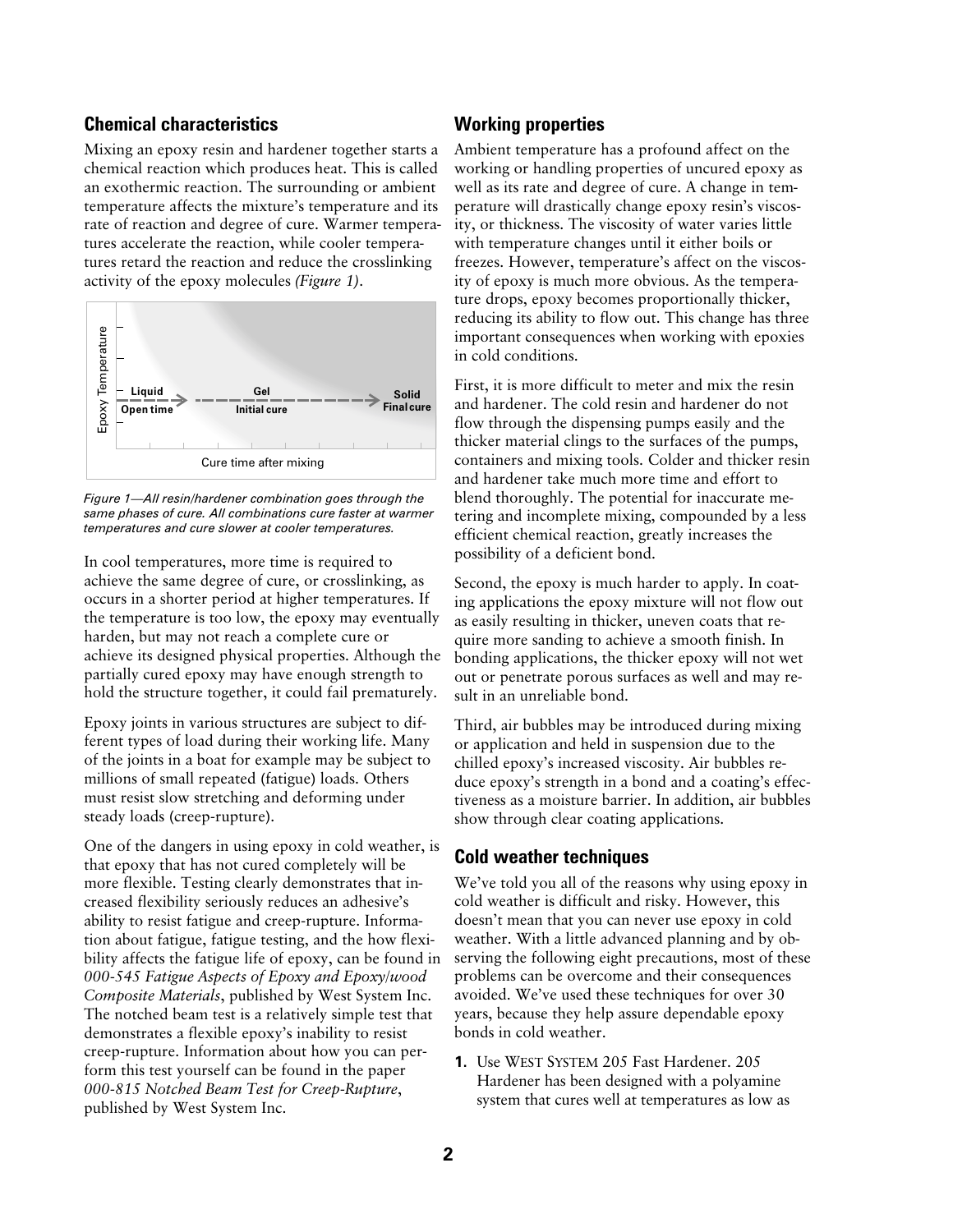| <b>HARDENER</b>               | <b>USES</b><br><b>Resin/Hardener</b>                         | <b>HARDENER TEMPERATURE RANGE (°F)</b> |            |            |                          |            |            |             | <b>CURE SPEEDS at room temperature</b> |                                            |                                      |
|-------------------------------|--------------------------------------------------------------|----------------------------------------|------------|------------|--------------------------|------------|------------|-------------|----------------------------------------|--------------------------------------------|--------------------------------------|
|                               |                                                              | $40^{\circ}$                           | $50^\circ$ | $60^\circ$ | Room Temp.<br>$70^\circ$ | $80^\circ$ | $90^\circ$ | $100^\circ$ | POT LIFE<br>100g cupful                | <b>WORKING</b><br><b>TIME</b><br>thin film | <b>CURE TO</b><br>SOLID<br>thin film |
| 205<br>Fast                   | General bonding, fabric applica-<br>tion and barrier coating |                                        |            |            |                          |            |            |             | $9 - 12$<br>minutes                    | $60 - 70$<br>minutes                       | $6 - 8$<br>hours                     |
| 206<br>Slow                   | General bonding, fabric applica-<br>tion and barrier coating |                                        |            |            |                          |            |            |             | $20 - 25$<br>minutes                   | $90 - 110$<br>minutes                      | $10 - 15$<br>hours                   |
| 207<br><b>Special Coating</b> | Extra clear fabric application<br>and clear coating          |                                        |            |            |                          |            |            |             | $22 - 27$<br>minutes                   | 110-130<br>minutes                         | $12 - 18$<br>hours                   |
| 209<br><b>Extra Slow</b>      | General bonding, fabric applica-<br>tion and barrier coating |                                        |            |            |                          |            |            |             | $40 - 50$<br>minutes                   | $3 - 4$<br>hours                           | $20 - 24$<br>hours                   |

*Figure 2—The Hardener Selection Guide shows the ideal temperature range for each hardener. 205 Hardener cures at much lower temperatures, but has a very short working time at higher temperatures. 209 Hardener will not cure properly at low temperatures, but provides more working time at higher temperatures.*

35°F *(Figure 2)*. Keep in mind the extended cure time required before removing clamps or sanding. 206 Slow Hardener and 207 Special Coating Hardener should not be used below 60°F without elevated temperature post-curing, and 209 Tropical Hardener should not be used below 65°F without post-curing. For best results, some applications such as clear coating, for which 207 Hardener is designed, should be postponed until the temperature approaches normal room temperature (72°F).

**2.** Warm resin and hardener before using. As mentioned, the warmer the resin and hardener, the lower the viscosity. Thinner resin and hardener will flow through pumps better, cling less to containers and mixing equipment, and mix more thoroughly. The initial chemical reaction will get off to a better start and result in more crosslinking even if the mixture cools after it is applied to a cooler surface. The thinner mixture will initially flow out smoother and wet-out porous surfaces better.

Warm the resin and hardener with heat lamps or keep it in a warm area until you are ready to use it. You can build a small portable hot box out of rigid sheets of foil-backed insulation, with a regular light bulb or an electric heating pad inside to maintain a temperature of 70°F–90°F. This method allows you to keep the warm resin and hardener close to your work and allows less time to cool off between dispensing and application.

**3.** Dispense resin and hardener in the proper mixing ratio only. Altering the amount of hardener will seriously compromise the epoxy's ultimate strength. WEST SYSTEM Mini Pumps are designed and calibrated to dispense the correct ratio—one full pump stroke of hardener for every one full pump stroke of resin. If you are not able to warm

the resin and hardener, do not use excessive force when dispensing. Keep steady pressure on each pump and allow each pump head to make a full stroke down and a full stroke up. Remember, the resin and hardener become thicker and more difficult to pump when they are cold.

**4.** Stir the resin and hardener *thoroughly*. Mix the resin and hardener longer than normal (two minutes minimum) and scrape the sides and bottom of the mixing container. Use a mixing stick shaped to reach the corners of the pot. For a given volume of resin and hardener, a smaller diameter mixing pot will improve the chemical activity because the limited surface area will not dissipate heat produced by the reaction.

If you are unable to warm the resin and hardener, allow the allow the mixture to stand in the pot for several minutes before using. This induction period will help get the chemical reaction started.

**5.** Warm the bonding surface as much as possible. The epoxy will thin out as it is applied to a warm surface. It will flow out much smoother and penetrate better, resulting in a stronger bond. Warming can be done by constructing tents around small areas and heating with portable heaters, warming the area with hot air guns, hair dryers or heat lamps. Small components or materials (such as fiberglass cloth) can be warmed before use in a hot box as described in above. Avoid unvented open-flame heaters that burn kerosene or fuel oil. Unburned hydrocarbons have been known to contaminate bonding surfaces, and elevated moisture and CO<sub>2</sub> levels may inhibit epoxy's cure. Catalytic heaters do not appear to pose a problem unless they're used in a confined space such as a curing tent or box.

Another temperature related problem occurs throughout the year, even in warm climates, when